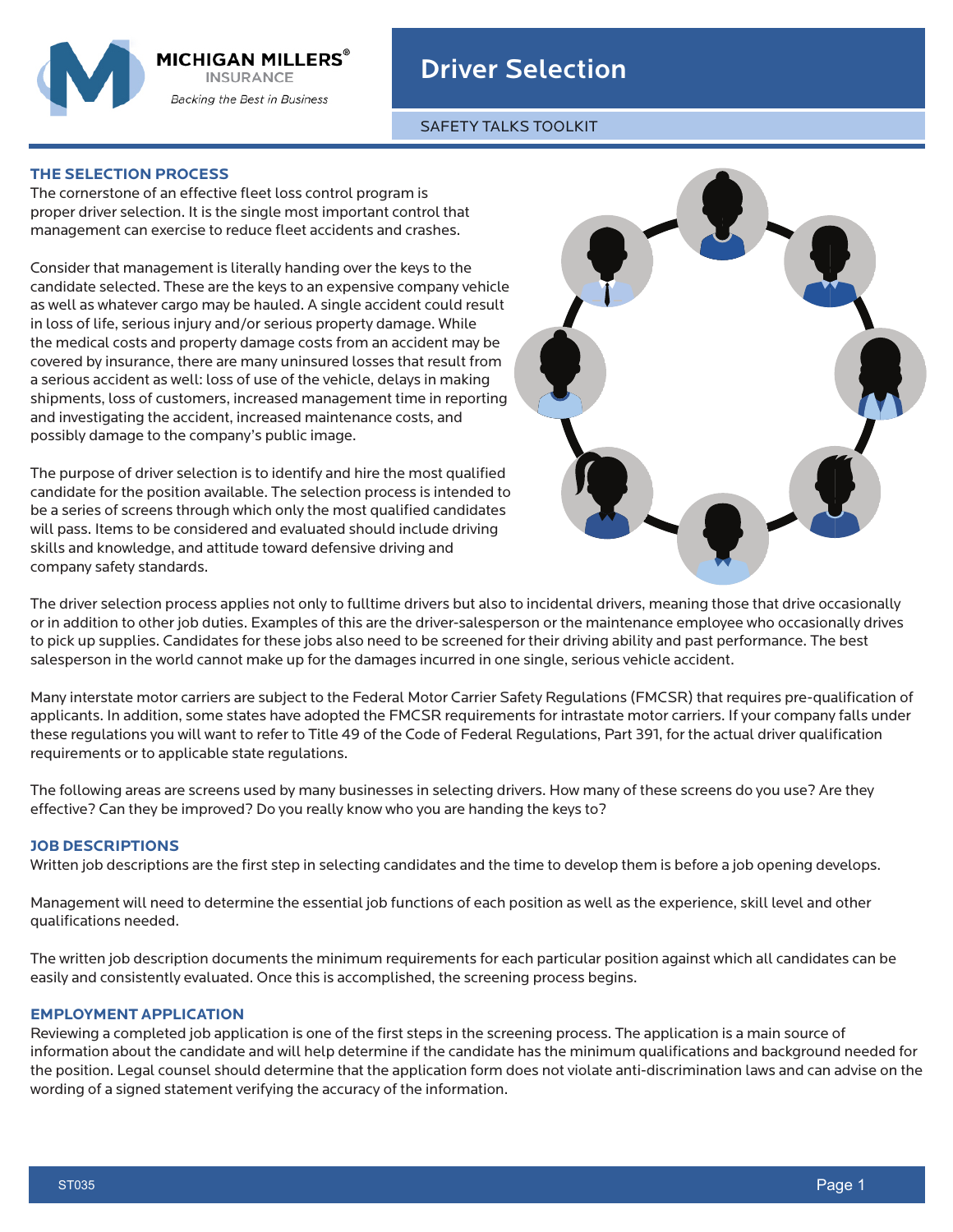#### **MOTOR VEHICLE DRIVERS LICENSE CHECK**

A visual check should be made of each candidate's driver's license. The license should be current, valid and of the correct type for the position being filled. This is also a FMCSR requirement for regulated fleets.

#### **INTERVIEW**

A face-to-face interview with the candidate is invaluable since it provides management the opportunity to further assess and verify the candidate's qualifications, experience, knowledge and attitudes. Examine the application prior to the interview and inquire about any gaps in employment. You may also compare the dates of employment with any fleet safety awards given by past employers. If the applicant drove for 10 years with the previous employer but only received a two- year safe-driving award, ask about it. The applicant may reveal more information about accidents and violations than they had originally stated.

Also during the interview, ask what accidents and violations they have had over the past three years. Compare this to their motor vehicle record and have the candidate explain any discrepancies.

Employers subject to the Americans with Disabilities ACT (ADA) are prohibited from asking any questions relating to the candidate's current physical condition or past medical history. According to the American Trucking Association, even the standard question, "Have you ever received a waiver from the U.S. Department of Transportation's physical qualification criteria?" is prohibited since it indirectly solicits information relating to the candidate's physical condition.

Employers can ask about a candidate's ability to perform essential job functions but cannot inquire whether that person has a disability.

Notes from the interview should be kept on file for reference.

#### **REFERENCE CHECKS**

These can be accomplished via phone conversations or written requests. The best contact is often the candidate's former supervisor, if available. Information to be checked includes dates of employment, reason for leaving, description of job duties, types of vehicles driven, evaluation of job performance and the former employer's opinion on whether or not they would rehire the candidate if they had the chance.

A written release authorizing the reference checks should be obtained from the candidate prior to contacting past employers. Written records of the results of these checks should also be kept on file.

#### **MOTOR VEHICLE RECORD**

The Motor Vehicle Record (MVR) is available from the state in which the candidate holds their driver's license. The MVR details the accident and traffic violation history of the candidate over the last three years.

The value of the MVR is that it provides an indication of the candidate's future driving performance based on past accidents and violations. Note that some individual states do not report all accident and violation information on the MVR's. Because of this, a clear MVR does not necessarily indicate that the driver has not experienced recent accidents or traffic violations. In spite of this, the use of the MVR as a screen is still important and worthwhile. An MVR detailing a history of small violations or just one major violation needs to be closely examined by management. It is strongly recommended that a written policy be developed and adhered to so that there is uniformity in determining what constitutes an acceptable MVR.

Check with your state on the MVR ordering procedure. Some states require a state form to be filled out; some states require a signed release from the candidate. All states will charge a small fee for each MVR ordered. There are also service companies that can obtain MVRs for you on a fee basis. A copy of the MVR should be kept on file.

#### **IMPORTANCE OF MOTOR VEHICLE RECORDS**

A driver's past record provides one of the best clues to his or her future performance as a safe, dependable driver. Drivers with a history of vehicle accidents and traffic violations are likely to continue that pattern. Statistics show that drivers with two or more accidents or convictions in a three-year period are at least 2 1/2 times more likely to have an accident than the driver with a clear record.

#### **TYPES OF VIOLATIONS**

#### **Violations vary in significance and are of three types:**

Statutory Violations reflect moral hazards and are generally licensing or registration offenses:

- Operating an unregistered vehicle
- Using false registration or license
- Driving while license is under suspension.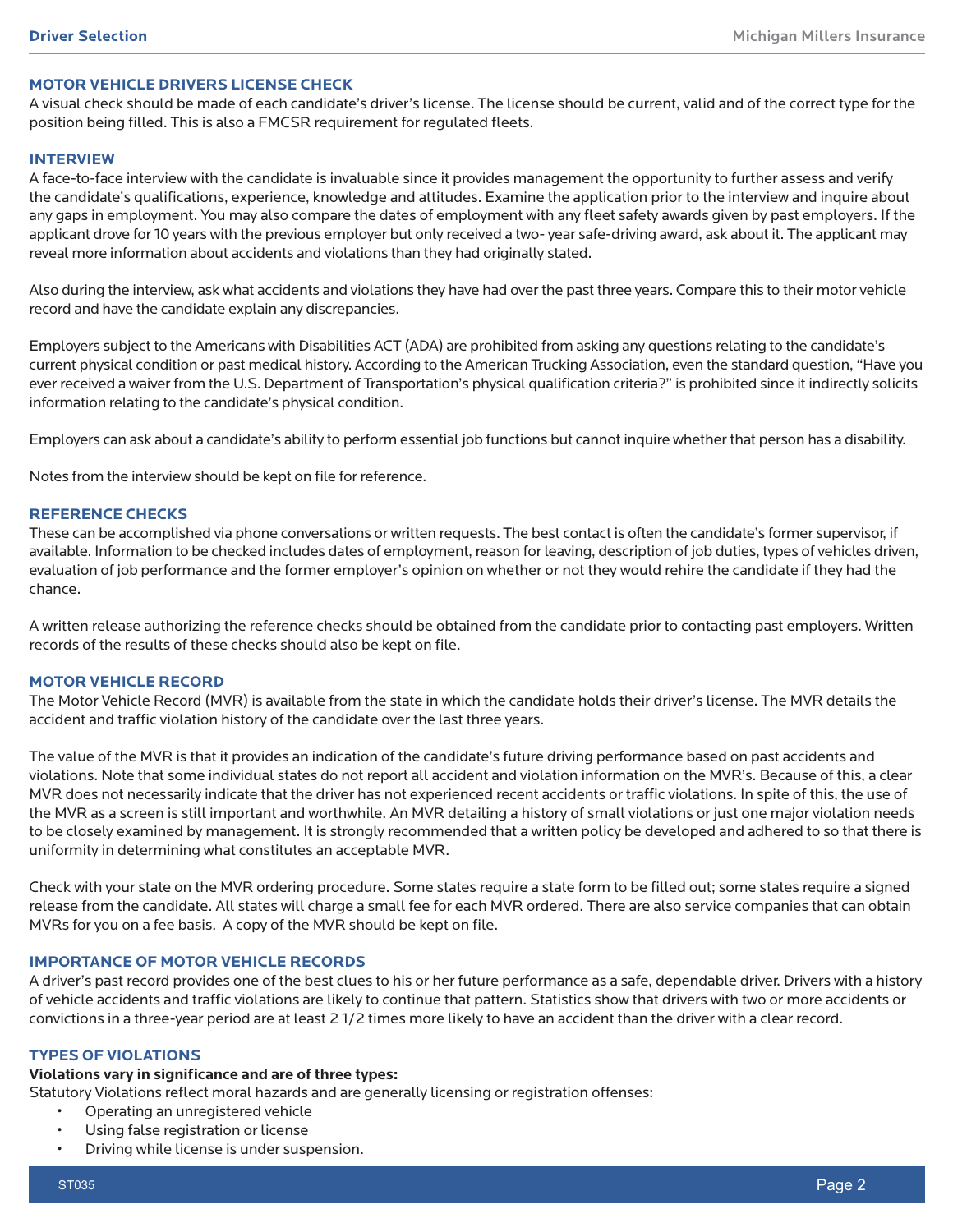Major Violations are serious convictions which indicate a disregard to public safety:

- Driving under the influence of Alcohol or Drugs
- Reckless driving where bodily injury or property damage results
- Hit and run

Moving violations reflect improper attitudes and poor driving habits:

- **Speeding**
- Failure to yield right-of-way
- Driving too fast for conditions

There is a wide variation among the states in the percentage of accidents and traffic violations reflected on Motor Vehicle Records. On the average, 73% of all convictions and 72% of all accidents involving an injury or a death are found on MVRs.

The fact that MVRs may not identify all accidents or convictions does not diminish their importance. You may question a clear MVR, but a bad driving record is generally an indication of poor driving habits.

## **HOW TO USE MOTOR VEHICLE RECORDS**

A check on an applicant's driving record should always be made.

Hiring only drivers that have clear three-year records is difficult. However, this should be the goal in any driver selection program.

If it is not possible to hire an employee with a clear driving record, then the number and types of violations, as well as the extent and type of driving involved, must be carefully evaluated to determine which applicants have the best driving records.

Compare the driving records of applicants with the records of current employees performing similar duties. If fleet accident experience is to be improved, only applicants with better histories than those of current employees should be hired.

An applicant with an MVR that reflects a major violation such as "Driving under the Influence" should be immediately disqualified. In evaluating other violations, recent history is more important than past history. The driver who had two or three convictions three year ago, but has no recent convictions, is generally a better risk than the driver that has had convictions within the last twelve months.

#### **MVR EVALUATION GUIDELINES**

Motor vehicle records can be evaluated for acceptability based on many different methodologies. Your company should establish a policy and method for evaluating prospective and current employee MVRs. The policy you establish should be reviewed by legal counsel. The evaluation method should be applied equally to each individual. The following sample evaluation guidelines can be modified to meet the needs of your company. They are for example only.

#### **EXPLANATION OF EVALUATION EXAMPLES**

The following material is provided for illustrative purposes only and is in no way intended as a substitute for your use of good and reasonable judgment. The examples merely show different methodologies for evaluating drivers. These are not the only methods available nor are they necessarily the best methods.

By providing this information to you, we are not recommending or endorsing any one method over another, nor are we advising you to use any of the methods provided. We hope the information provided will assist you in developing criteria that is meaningful and manageable for you and your business.

The information, principles, suggestions and examples contained in this client use bulletin are general in scope and have been developed from sources believed to be reliable. This is not legal advice, nor has any attempt been made to interpret any codes, standards or regulations. We accept no legal responsibility for the correctness or completeness of this material or its application to specific factual situations.

#### **EXAMPLE 1: MOTOR VEHICLE RECORD/DRIVING RECORD EVALUATION**

MVRs (Motor Vehicle Reports) should be obtained on all drivers on an annual basis and also used as the foundation for selecting employees who will be allowed to operate a company vehicle. The review of these reports is important when hiring a new driver, as their past driving records affords one of the best clues to his/her future performance as a safe, dependable driver. Past experience has shown there is a high correlation between poor driving records and accident frequency. A new employee should not be allowed to drive a company vehicle until his MVR is obtained and favorable results are noted. Annual review of the MVR should result the determination of whether an employee can continue to drive a company vehicle. One system of review follows: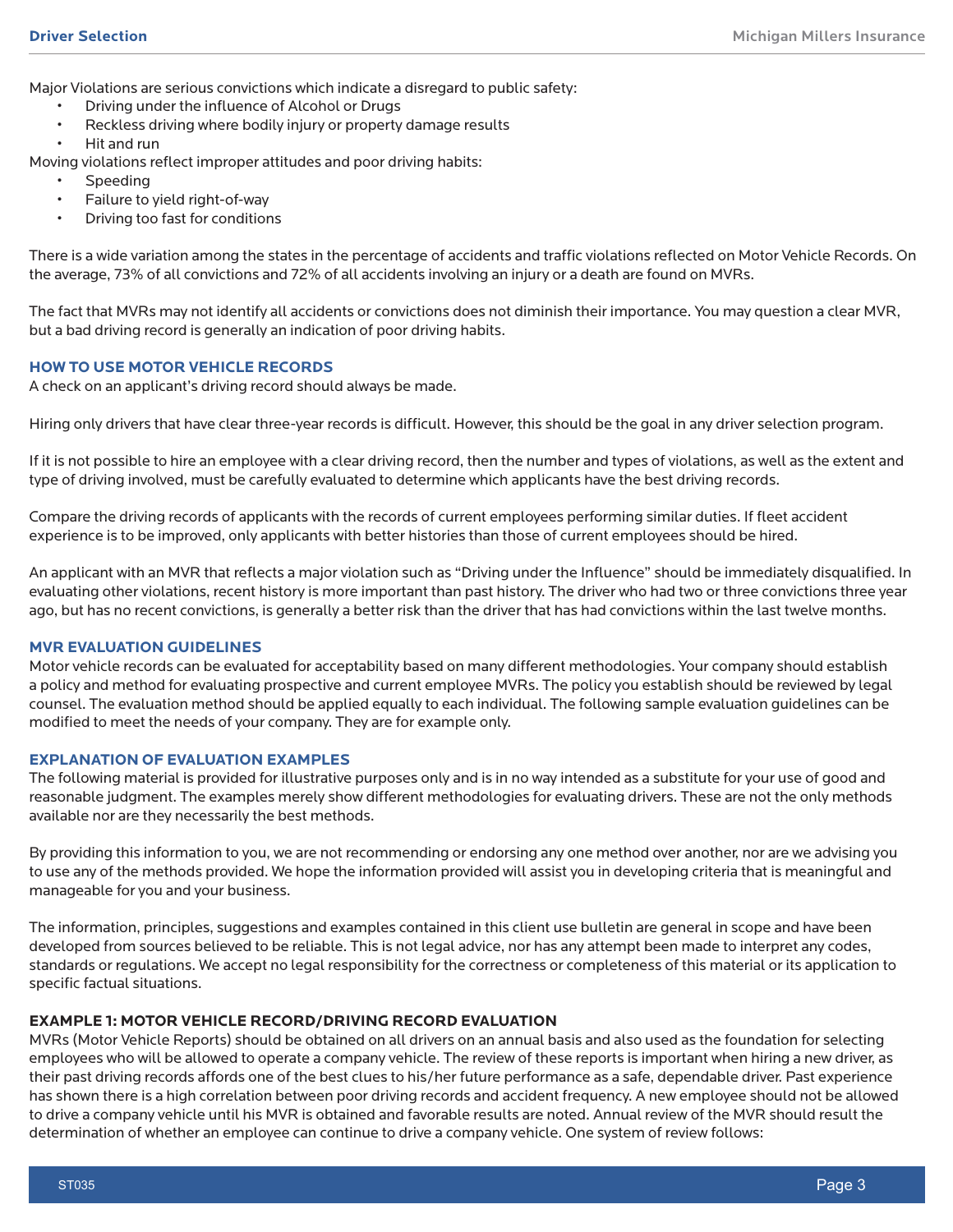Convicted of driving while intoxicated or under to influence of drugs; failing to stop and report when involved in an accident; driving while license is suspended or revoked; homicide, assault, or felony arising from the operation of a motor vehicle.

10 points for each instance during the past 36 months.

Motor violations:

- 6 points for each instance during the first 12 months shown on MVR.
- 3 points for each instance during second 12 months shown on MVR.
- 2 points for each instance during third 12 months shown on MVR.

Moving violation involving defective or faulty vehicle.

• 5 points for each instance during the past 36 months shown on the MVR.

#### Accident

• 5 points for each non-preventable accident during the past 36 months shows on the MVR.

## **Calculating Results:**

**If the total point count is 9 or less,** the individual can operate a Company vehicle.

**If the total point count is 10 – 19,** a management review board makes the final decision on eligibility, including prospective employees. The review board may require the individual to attend a Defensive Driving Course in order to maintain his/her eligibility.

**If the total point count is 20 or more,** the individual is ineligible to operate a Company vehicle for twelve months. Prior to reinstatement, the management review board may require the individual to attend a Defensive Driving Course.

## **EXAMPLE 2: MOTOR VEHICLE RECORD/DRIVING RECORD EVALUATION**

MVRs (Motor Vehicle Reports) should be obtained on all drivers on an annual basis and also used as the foundation for selecting employees who will be allowed to operate a company vehicle. The review of these reports is important when hiring a new driver, as their past driving record affords one of the best clues to his/her future performance as a safe, dependable driver. Past experience has shown there is a high correlation between poor driving records and accident frequency. A new employee should not be allowed to drive a company vehicle until his MVR is obtained and favorable results are noted. Annual review of the MVR should result in the determination of whether on employee can continue to drive a company vehicle. One system of review follows:

#### **Driver Eligibility**

All type A violations (as defined below) will result in termination of driving privileges for employees and will disqualify ant potential driver employees.

Any drivers (employees or applicants) showing any one of the following will be restricted from driving company vehicles:

- One (1) or more type "A" Violations in the past 3 years.
- Three (3) or more accidents (regardless) of fault in the last 3 years.
- Three (3) or more "B" violations in the past 3 years.
- Any combination of accidents and type "B" violations which equal four (4) or more in the last 3 years.

### **Type "A" Violations:**

- Driving while intoxicated
- Driving while under the influence of drugs
- Negligent homicide arising out of the use of a motor vehicle (gross negligence)
- Operating during a period of suspension or revocation
- Using a motor vehicle for the commission of a felony
- Aggravated assault with a motor vehicle
- Operating a motor vehicle without the owners' authority (grand theft)
- Permitting an unlicensed person to drive
- Reckless driving
- Speed contest (racing)
- Hit and run (bodily injury or property damage)

# **Type "B" Violations:**

• All moving violations not listed as type "A" violations.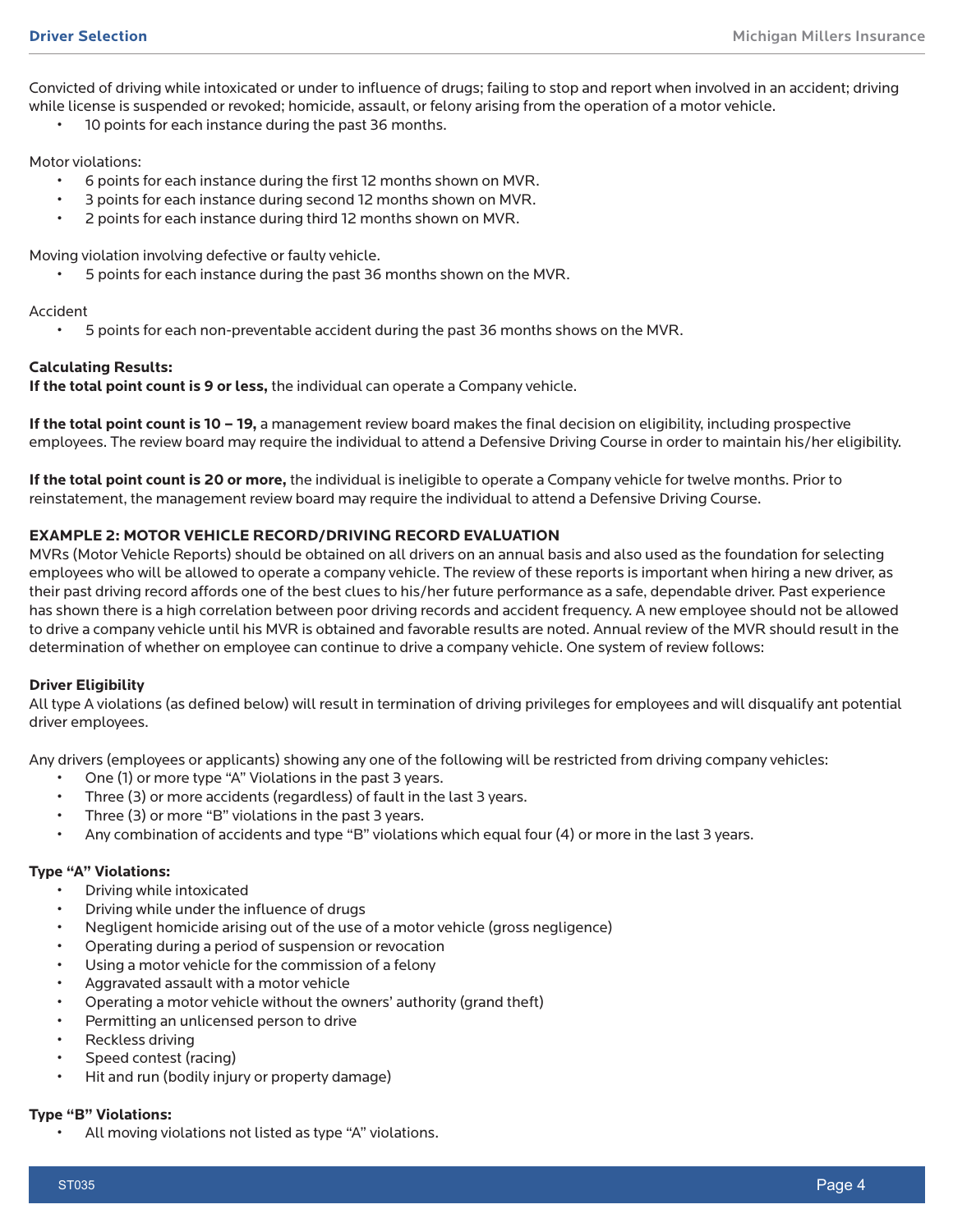## **EXAMPLE 3: MOTOR VEHICLE RECORD/DRIVING RECORD EVALUATION**

|    | <b>VIOLATION</b>                                                                         | <b>POINTS</b> |
|----|------------------------------------------------------------------------------------------|---------------|
| 1. | License Suspension                                                                       | 15            |
| 2. | Driving while intoxicated or under the influence of narcotics (DWI or DUI)               | 15            |
| 3. | Any serious violation: i.e. Reckless driving, racing, endangering the lives of others    | 15            |
| 4. | Driving in Excess of 5 MPH over posted speed limit                                       |               |
| 5. | Any standard violation: i.e. Careless driving, traffic light, stop sign, lane crossover, |               |
|    | failure to signal, failure to yield, etc.                                                | 4             |
|    | <b>ACCIDENTS</b>                                                                         | <b>POINTS</b> |
| 1. | Bodily injury                                                                            | 6             |
| 2. | Accidents of any other kind                                                              |               |

Additional basic consideration should be applied in point system usage such as:

• Consider the preceding three years driving history when totaling the points from an individual MVR.

- Assume accidents fall into the "at fault" or preventable category unless otherwise supported by specific facts or documentation. It is recommended this determination be made accurately and fairly.
- An existing driver with 15 or more points should be placed in a non-driving capacity. New prospects with 15 or more points should not be considered. Require applicants who will be driving company vehicles to provide you with an MVR prior to hiring.
- An existing driver with 6 to 14 points, should be monitored by management. Consider defensive driver training, limited merit increases, additional consideration as to territory handled, temporary placement in non-driving capacity (if feasible). If at all possible, new prospective employees falling into this category should not be considered for driving positions.

## **EXAMPLE 4: MOTOR VEHICLE RECORD/DRIVING RECORD EVALUATION**

| <b>NUMBER OF</b><br>VIOLATIONS* | NUMBER OF PREVENTABLE** ACCIDENTS DURING THE LAST 3 YEARS |                   |                   |      |
|---------------------------------|-----------------------------------------------------------|-------------------|-------------------|------|
|                                 |                                                           |                   |                   |      |
| 0                               | Good                                                      | Average           | <b>Borderline</b> | Poor |
|                                 | Average                                                   | Average           | <b>Borderline</b> | Poor |
|                                 | Borderline                                                | <b>Borderline</b> | Poor              | Poor |
| З                               | Borderline                                                | Poor              | Poor              | Poor |
| 4                               | Poor                                                      | Poor              | Poor              | Poor |

\* Any Major Violation is a "poor" MVR.

\*\* A preventable accident is an accident where any other reasonably safe driver would have been able to prevent the accident from occurring. In lieu of accurate determination of preventable, use any accident where driver was charged with ANY moving violation.

## **MAJOR VIOLATIONS:**

- DWI (alcohol or drug)
- Driving while impaired
- Failure to stop for an accident
- Revocation for financial responsibility
- Revocation for manslaughter
- Revocation for all other
- Driving to endanger life
- Operating while license is suspended or revoked
- Misrepresentation to obtain a driver's license
- Refusing alcohol test
- Violation resulting in death
- Evading arrest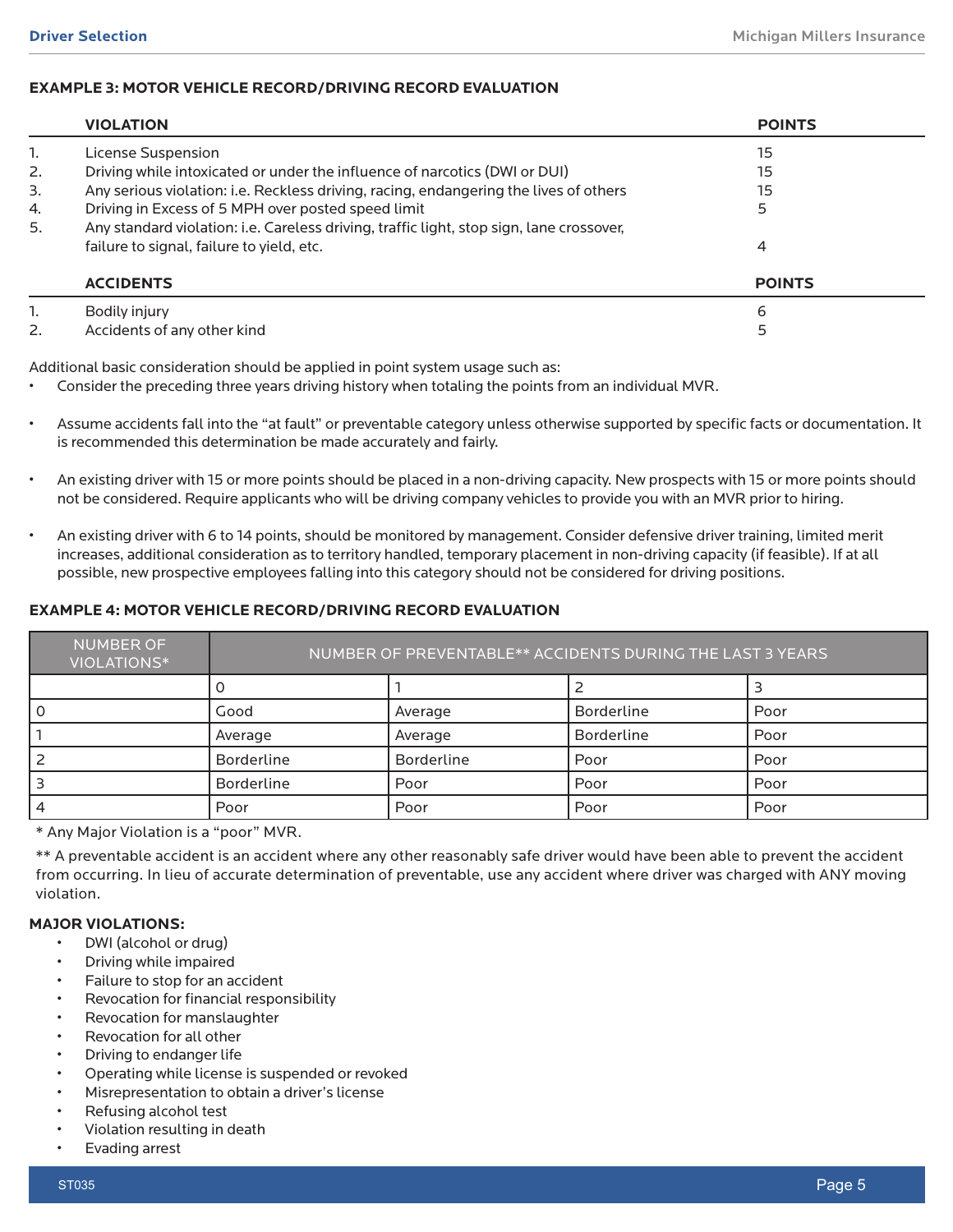- Revocation for being a habitual violator
- Revocation for false statement
- Reckless disregard
- Racing contest
- Operating after license denied
- Illegal possession
- Revocation for a major violation
- Misrepresentation to avoid arrest
- Revocation for homicide
- Revocation for felony
- Operating without care
- Driving 25 MPH or more over posted speed
- Vehicle used in connection with a felony

## **ROAD TESTS**

A road test allows the candidates to demonstrate their skill and proficiency in handling the vehicle and associated equipment that will be assigned to them. A pre-established route should be used that simulates the driving conditions encountered on the job. The test can qualify or disqualify an applicant provided the qualification criteria are reasonable and consistent. A qualified person should conduct these tests in a controlled and uniform manner. A check sheet listing the maneuvers to be executed and the actual results is useful as it helps assure consistency in the test and provides a written record of the results which are to be kept on file.

A road test is required of regulated fleets.

#### **WRITTEN TESTS**

Motor carriers that fall under the Federal Motor Carrier Safety Regulations are required to administer a written examination designed to instruct candidates in the rules and regulations established by the Federal Highway Administration pertaining to commercial vehicle safety.

Aside from this exam, you may wish to test the candidate's knowledge of state traffic regulations to verify a working knowledge of these regulations. Each state has a booklet containing its traffic regulations with sample questions that can be used as a guide.

## **PHYSICAL EXAMS**

For employers not regulated by the FMCSR but subject to ADA regulations, a physical exam may be administered after the candidate has been offered a job but prior to starting work. It is important that the doctor or clinic know the physical requirements and essential job functions of the position being filled to properly evaluate the candidate. The employer will need to determine if reasonable accommodations are needed for disabled candidates.

A physical exam is a FMCSR requirement for regulated fleets. Specific requirements can be found in Title 49 of the Code of Federal Regulations, Part 391, Subpart E.

#### **DRUG TESTS**

Tests can be administered to the candidate to detect the use of controlled substances as a further screen. The candidate needs to be advised as to what substances are being tested for and how the information will be used. A qualified lab or medical clinic needs to be used and various controls (such as a chain of custody) need to be in place to assure consistency and accuracy. Medical and legal counsel is strongly recommended prior to implementing this type of screen.

The FMCSR also requires drug testing per Title 49, Code of Federal Regulations, Parts 40 and 391. A listing of the controlled substances to be tested are contained in this code.

### **LEGAL REVIEW**

It is important to obtain legal review of your company's screened procedure to assure compliance with applicable local, state and federal laws.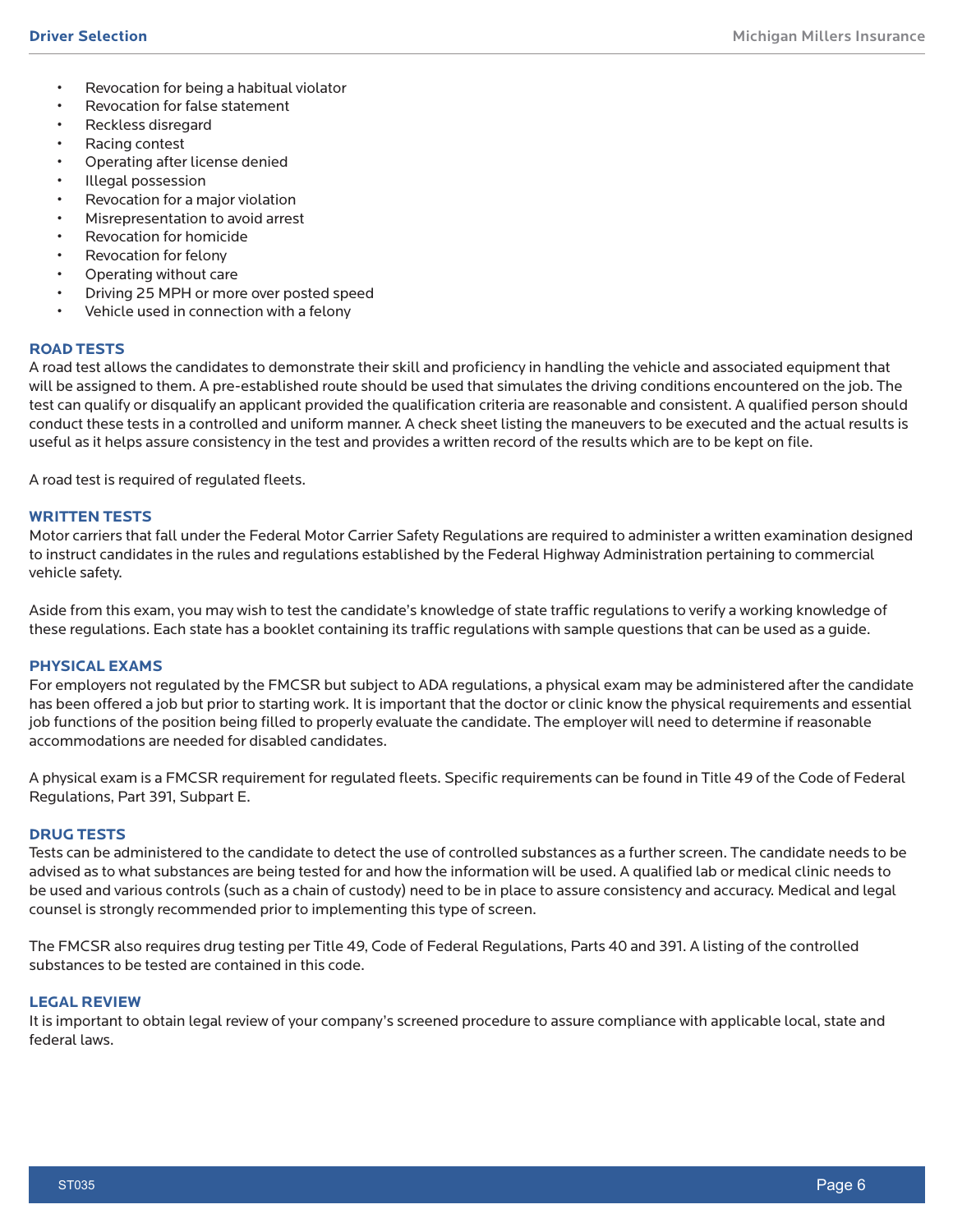# **DRIVER SELECTION SAMPLE PLANNED INTERVIEW** MAJOR AREAS OF INQUIRY

## **DRIVER LICENSE(S)**

- $\square$  How did applicant get started driving?
- $\square$  Have applicant describe likes and dislikes of driving.

## **DRIVING EXPERIENCE**

- $\square$  Type of Equipment.
- $\square$  Inquire about equipment preferences.
- $\square$  Determine territory in which applicant has operated and routes driven.

# **MOTOR VEHICLE ACCIDENT RECORD**

- $\square$  Have applicant describe all previous accidents; were they preventable?
- $\square$  What can be done to prevent similar accidents?
- $\square$  Have applicant discuss safe driver awards held and what they mean to him.
- $\square$  How has the applicant participated in loss prevention efforts in the past?
- $\square$  How will or can applicant support the company safety efforts?

# **GENERAL**

## **TRAFFIC CONVICTIONS**

- $\square$  The applicant should describe his operating record; were the convictions during work?
- $\square$  What were the circumstances involved?
- $\square$  Discuss, if necessary, license revocations or suspensions.

## **EMPLOYMENT**

- $\square$  Why is the applicant seeking employment?
- $\square$  Have applicant discuss any frequent changes in employment.

## **EDUCATION**

 $\square$  Determine if aptitude and skill are appropriate for job available.

## **PHYSICAL HISTORY**

 $\square$  Inform applicant that drivers subject to CDL licensing will have job offers subject to obtaining a Medical Certificate in accordance with DOT Regulations.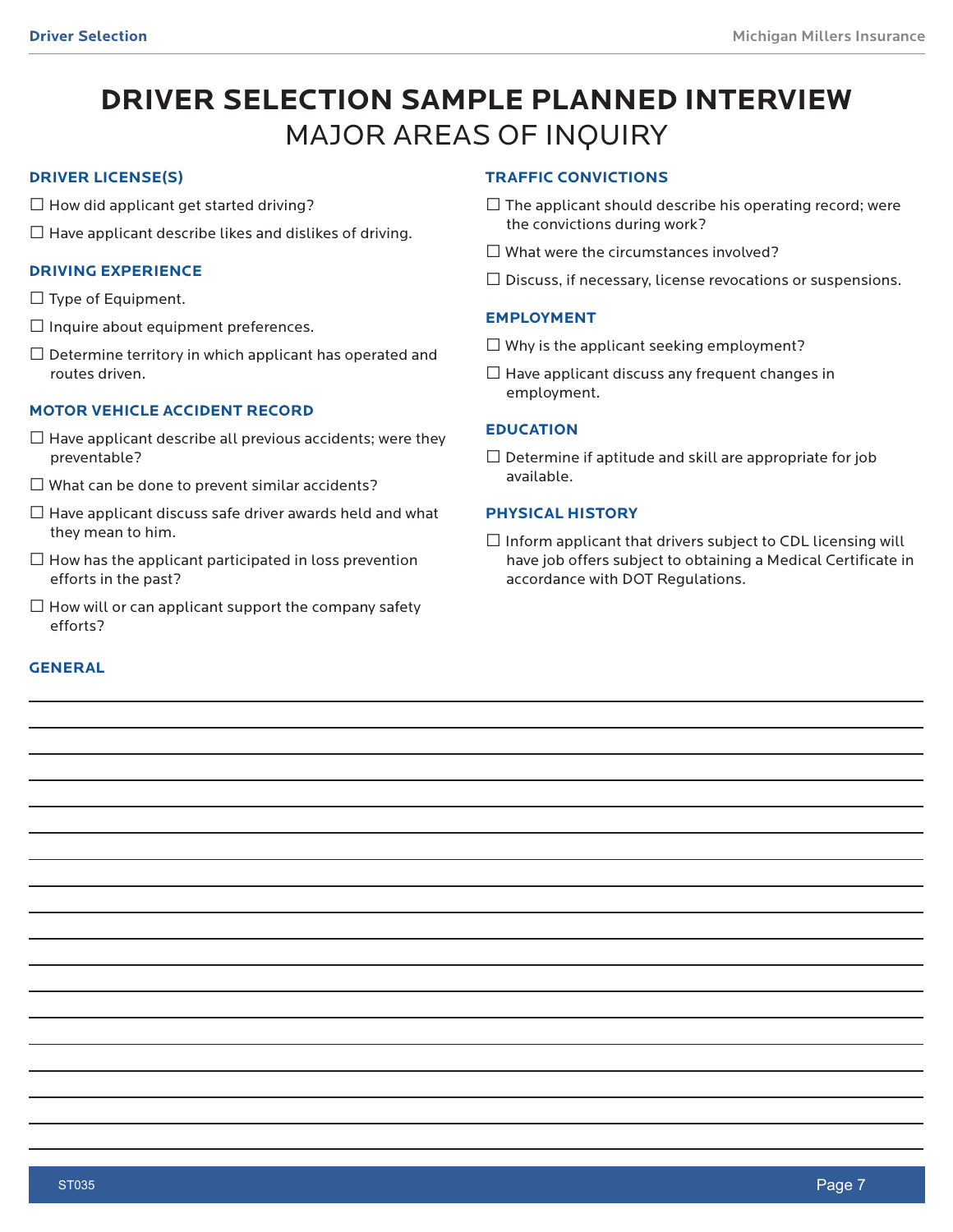# **DRIVER SELECTION & ROAD TEST**

| <b>Driver Name (Last, First, MI)</b><br><b>Test Date</b><br>$\Box$ Truck $\Box$ Car<br>Vehicle<br><b>Vehicle Number</b><br><b>CAP</b><br><b>Vehicle Make</b><br><b>Vehicle Type</b> | DRIVER & VEHICLE INFORMATION |  |  |  |  |  |
|-------------------------------------------------------------------------------------------------------------------------------------------------------------------------------------|------------------------------|--|--|--|--|--|
|                                                                                                                                                                                     |                              |  |  |  |  |  |
|                                                                                                                                                                                     |                              |  |  |  |  |  |

## ROAD TEST

## **PASSENGER CARS, VANS & PICK-UP TRUCKS**

## **THE FOLLOWING MANEUVERS ARE TYPICAL OF THE DRIVING SKILLS YOU WILL WANT TO OBSERVE. INDIVIDUAL ITEMS SHOULD BE ADDED OR DELETED ACCORDING TO YOUR OWN FLEET NEEDS.**

| <b>YES</b> | <b>NO</b> |     |                                                                                                                      |
|------------|-----------|-----|----------------------------------------------------------------------------------------------------------------------|
| $\Box$     | $\Box$    |     | <b>1.</b> Uses mirrors correctly and signals before pulling into traffic.                                            |
| $\Box$     | $\Box$    | 2.  | Drives in right lane except when passing.                                                                            |
| $\Box$     | $\Box$    | З.  | Maintains safe stopping distance in front of vehicle.                                                                |
| $\Box$     | $\Box$    | 4.  | Signals stops, turns, and passing movements well in advance of action.                                               |
| $\Box$     | $\Box$    | 5.  | Pulls gradually into proper lane well in advance of turn.                                                            |
| $\Box$     | $\Box$    | 6.  | Approaches green traffic lights prepared to stop for signal change.                                                  |
| $\Box$     | $\Box$    | 7.  | Strictly obeys all traffic signs, signals, and road markings.                                                        |
| $\Box$     | $\Box$    | 8.  | Yields right-of-way whenever there is any question and otherwise drives courteously.                                 |
| $\Box$     | $\Box$    |     | <b>9.</b> Railroad: Slows down, looks both ways.                                                                     |
| $\Box$     | $\Box$    |     | 10. Varies speed to meet conditions safely, especially when approaching schools, curves, and blind<br>intersections. |
| $\Box$     | $\Box$    |     | 11. Makes right hand turn correctly.                                                                                 |
| $\Box$     | $\Box$    |     | <b>12.</b> Stays in right lane on hills and curves.                                                                  |
| $\Box$     | $\Box$    |     | 13. Uses good judgment in deciding when to pass.                                                                     |
| $\Box$     | $\Box$    |     | 14. Trucks: Keeps vehicle in gear downhill, double-clutching to lower gear if necessary.                             |
| $\Box$     | $\Box$    |     | 15. Picks safe place to turn around with clear view both ways, turns skillfully.                                     |
| $\Box$     | $\Box$    |     | 16. Avoids backing when possible, backs only when he/she knows everything is clear.                                  |
| $\Box$     | $\Box$    | 17. | Stops off traveled portion of highway.                                                                               |
| $\Box$     | $\Box$    | 18. | Turns wheels to curb and sets hand brake when parking on hills.                                                      |
| $\Box$     | $\Box$    |     | <b>19.</b> Follows vehicle in front at safe distance.                                                                |
| $\Box$     | $\Box$    |     | <b>20.</b> Rides the clutch or uses clutch roughly.                                                                  |
| $\Box$     | $\Box$    | 21. | Stays in low gear(s)/high gear(s) too long.                                                                          |
| $\Box$     | $\Box$    |     | 22. Fails to obtain proper speed when shifting to higher gears.                                                      |
| $\Box$     | $\Box$    |     | 23. Uses brakes roughly.                                                                                             |
| $\Box$     | $\Box$    |     | 24. Uses brakes on curves.                                                                                           |
| $\Box$     | $\Box$    |     | <b>25.</b> Slips clutch to hold vehicle from rolling back while waiting at traffic signal.                           |
| $\Box$     | $\Box$    |     | <b>26.</b> Selects wrong gear – upgrade, downgrade, or on level.                                                     |